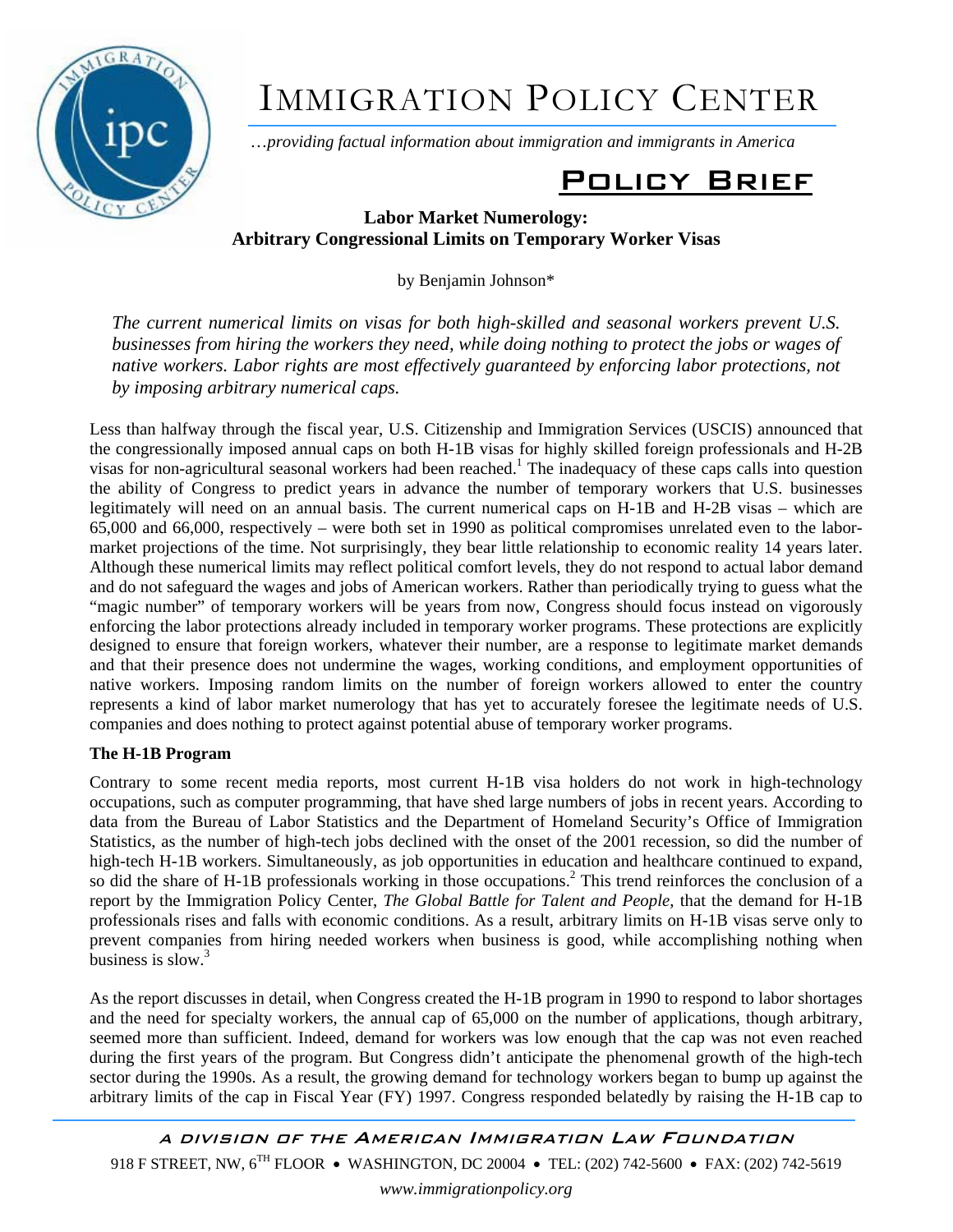115,000 for FY 1999 and 2000, and 107,500 for FY 2001. But these caps also failed to anticipate the extent of U.S. economic growth and were reached well before the end of each fiscal year. Congress raised the cap again, to 195,000 for FY 2001, 2002, and 2003. However, due to the economic decline of the high-tech sector, demand for workers decreased and the cap was not met in any of those years. In FY 2004, the cap reverted to the original limit of 65,000, despite the fact that the technology sector remains a far larger part of the economy than in 1990, and even though the demand for many professionals outside of the high-tech sector has continued to grow.



(Source: *The Global Battle for Talent and People*, Immigration Policy Focus (Vol. 2, Issue 2). Washington, DC: Immigration Policy Center, American Immigration Law Foundation, September 2003.)

The fluctuations in demand for H-1B professionals indicate that employers are not using the H-1B program to undercut native workers by hiring "cheaper" foreign workers during economic hard times. In fact, this is illegal. An employer wishing to fill a job with an H-1B professional must guarantee that the foreign worker will be paid either the "prevailing wage" for the job in that geographical area, or the wage the employer already pays employees for performing that kind of job, whichever is higher. The employer must also guarantee that hiring a foreign professional will not adversely affect the working conditions of U.S. colleagues. Employers who commit a willful violation of the rules are subject to three-year disbarment from employment immigration programs and a \$35,000 fine. Given these penalties, it is not surprising that few employers have abused the program. The Department of Labor determined that such violations had occurred in only 9 cases in 2001 and 7 cases in 2002.<sup>4</sup>

#### **The H-2B Program**

H-2B visa holders are made up of a diverse array of seasonal workers in resorts, hotels, restaurants, commercial fishing, summer camps, and minor league sports. It is difficult to quantify the demand for H-2B workers given that the jobs they fill are, by definition, not permanent or year-round, and are often concentrated in specific geographical areas such as resort and fishing towns. Therefore, average unemployment estimates by occupation or even by locale do not accurately reflect the demand for particular types of H-2B workers in specific areas at specific times of the year. For instance, data from the Bureau of Labor Statistics indicate that in the resort town of Nantucket, Massachusetts, unemployment rates over the last four years have fallen to around 1 percent or less during summer months and risen to between 3.4 and 6.4 percent in winter months. As a result, neither general unemployment figures for the occupations most common in resort towns, nor annual unemployment figures for Nantucket, capture the highly seasonal nature of labor demand in the local economy. Nevertheless, despite growing demand for H-2B workers over the past several years, Congress continues to impose an arbitrary cap of 66,000 that has remained unchanged since 1990.